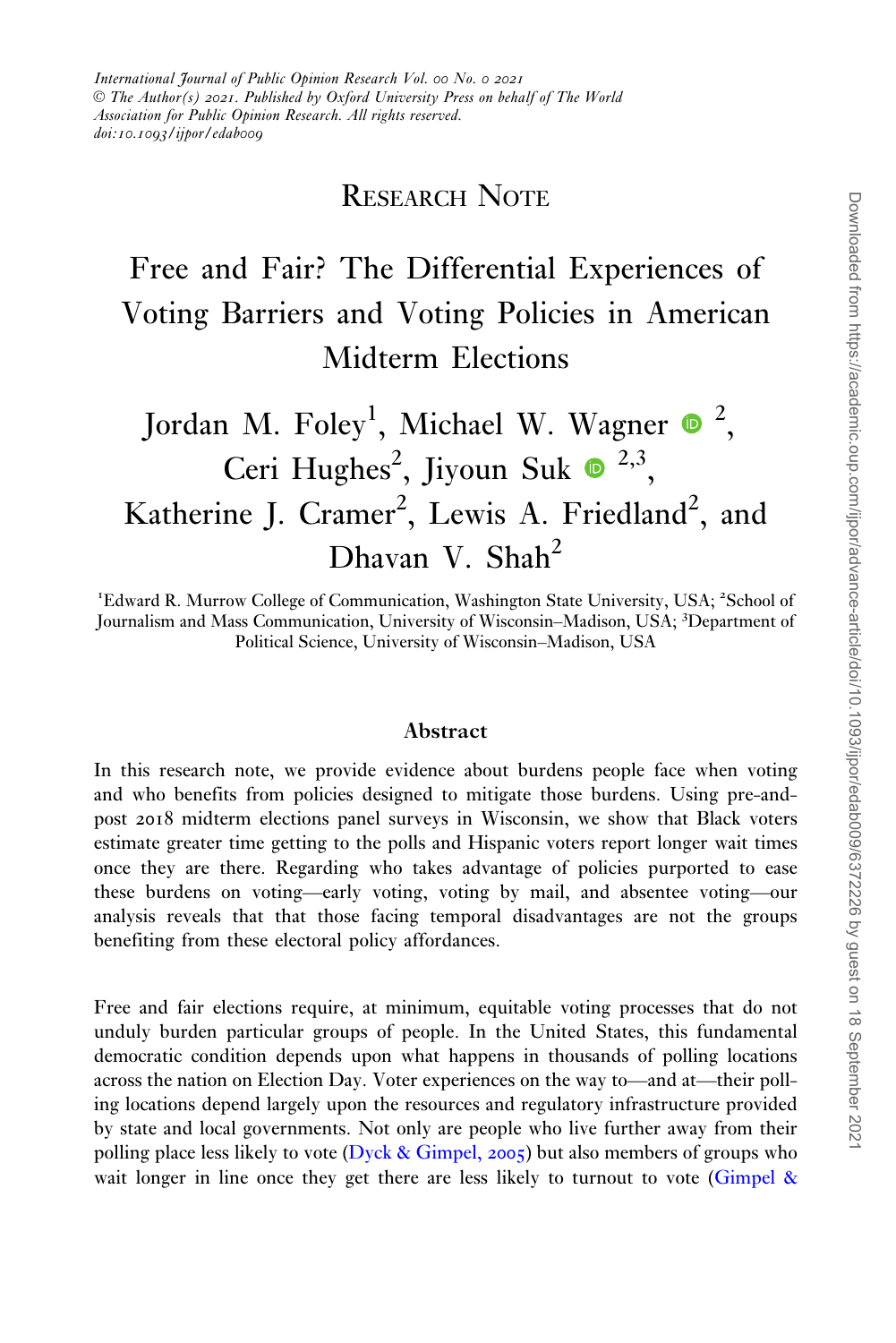[Schuknecht,](#page-8-0) 2003) and are more likely to renege and leave before voting [\(Spencer](#page-9-0) & [Markovits,](#page-9-0) 2010), especially mid-day and in the evening ([Stein et al.,](#page-9-0) 2020).

In this research note, we present evidence from the 2018 midterm election in Wisconsin demonstrating which voters took longer to travel from their homes to the polls, how long they waited in line to vote, and who was more likely to take advantage of policies designed to make voting easier. Using pre- and post-election panel surveys in Wisconsin, we show that Black and Hispanic voters, and voters with lower incomes experience greater burdens when seeking to cast ballots in person. We then turn our attention to who takes advantage of policies designed to ease the burden on voting early voting, voting by mail, and absentee voting—revealing that those facing temporal disadvantages are not the groups benefiting from these electoral affordances.

We focus on Wisconsin for both general substantive reasons and issues directly related to elections. Substantively, Wisconsin remains a critical battleground state and was the tipping point state in 2016 and 2020 ([Mejia](#page-8-0) & [Skelly,](#page-8-0) 2020) with both elections decided by less than 23,000 votes. Restrictions on voting in close elections, therefore, have not only state but national and even international implications. Further, Wisconsin's voting population and electoral outcomes move similarly to other key battleground states, opening a window into the "purple" states more generally (see [Highton,](#page-8-0) 2006; [Huefner,](#page-8-0) 2011; [Lyman,](#page-8-0) 2014; [Stewart & Ansolabehere,](#page-9-0) 2015).

Prior to 2010, Wisconsin was considered to have been a laboratory for clean, open elections, expanding enfranchisement, and good electoral governance with open primaries and no voter ID laws. With the capture of unitary power in that year by the Republican party, Wisconsin was among the first non-Southern states to radically restrict enfranchisement, passing 33 laws in the name of preventing unproven voter fraud, deepening a strategy that has since been adopted by the Republican party nationally [\(Friedland,](#page-8-0) 2020). These higher stakes mean any barrier in place is not an accident but is a conscious political choice. The establishment of voting barriers in a partisan manner may cause lower turnout and increased reneging from one party, and, in the case of Wisconsin and states like it, these may occur at levels to potentially alter the election outcome. The specific barriers here may not be the same across all states, much less all democracies around the world, but the question of the relationship between the time people need to invest in order to vote, and their status as a member of a marginalized group is a fundamental one for democratic states.

The Wisconsin case offers a prime opportunity to examine the specific effects of election administration. First, election administration varies significantly by state, and in some respects, by precinct. For this reason, election administration studies have often found it valuable to focus on variation within a geographic region to isolate the effects of variations in electoral policies (e.g., [Brady & McNulty,](#page-7-0)  $2011$ ). Wisconsin is particularly appealing as a focus of study because of its election administration in the context of intense partisan polarization. Most recently, it saw its "electoral system stretched to the breaking point by the coronavirus crisis,... with a Republican legislature and a conservative state... judiciary resisting efforts to reschedule the election or revise the procedures for voting," resulting in long lines and two-and-a-half-hour waits at some polling places ([Herndon & Burns,](#page-8-0) 2020).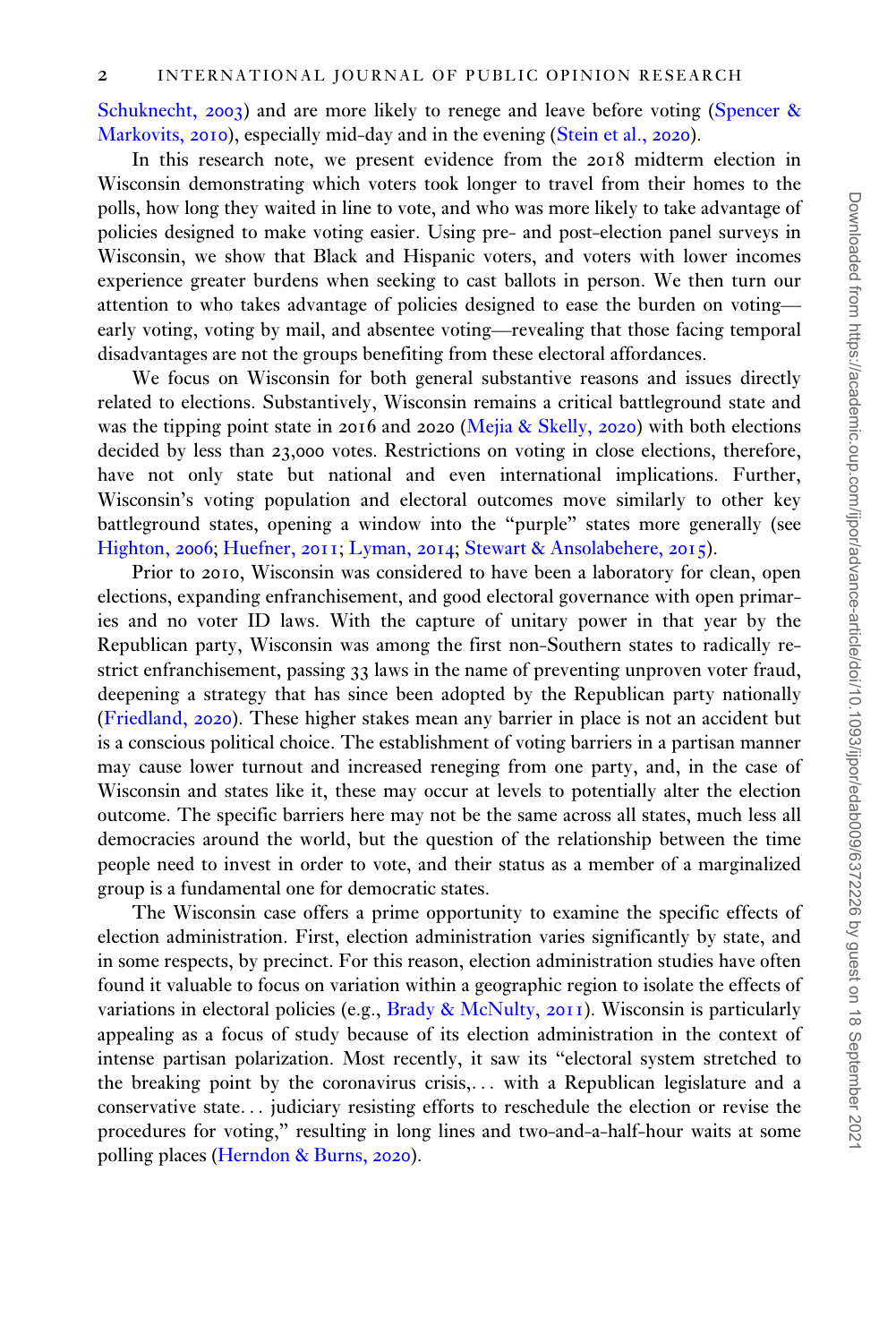#### Electoral Administration in Wisconsin

In the upper Midwest, political polarization has become such an ingrained fact of political life that lawmakers openly discuss their desires to change election rules to advantage themselves. In 2011, the Wisconsin legislature passed Act 23, one of the two most restrictive voting laws in the nation, struck down by federal courts and suspended by the Supreme Court. A Republican staffer present at a party caucus meeting said that some Republican senators were "giddy about the (act's) ramifications and literally singled out the prospect of suppressing minority and college voters..." [\(Wines,](#page-9-0) 2016). After the 2016 election, in which there were documented Russian attempts to suppress African-American voting in Milwaukee [\(Mueller III,](#page-8-0) 2019), African-American citizens complained about the difficulty of obtaining voter ID—something [Mayer \(](#page-8-0)2017) found might have kept 6 % of would-be voters from the polls. After the Wisconsin GOP's 2018 loss of the governor's seat and Democrat Tammy Baldwin's successful U.S. Senate re-election bid, the Republican Senate Majority Leader Scott Fitzgerald moved to decouple the state's 2020 State Supreme Court election from the presidential primaries because, "Justice Kelly (the conservative candidate) would have a better chance if there's not really this competitive Democrat primary for president" ([Sommerhauser,](#page-9-0) [2018](#page-9-0)). And the GOP insistence on voting during a pandemic was seen by "national voting rights experts [as] an unsettling example of what might happen across the country" [\(Herndon & Burns,](#page-8-0) 2020). In short, election administration is an increasingly partisan enterprise that seems less focused on ensuring equal opportunity for all to vote and more on gaining advantage by controlling who votes [\(Kimball, Kropf, & Battles,](#page-8-0) 2006).

#### Electoral Participation and the Tax of Time

One lens through which we can understand how marginalized populations are institutionally discriminated against is temporal. Research in epidemiology understands this time tax as a form of racism, as a dimension of social inequality that is even associated with negative health outcomes for racial and ethnic minorities [\(Gee, Hing, Mohammed,](#page-8-0) [Tabor, & Williams,](#page-8-0) 2019). In an electoral context, temporal inequalities can further alienate marginalized populations from an important avenue for political reform. Data from the Cooperative Congressional Election Study (CCES) between 2006 and 2014 point to a racial gap in wait times at polling locations, with the average nonwhite voter spending twice as long in line to vote [\(Pettigrew,](#page-9-0) 2017). Notably, Black voters spent even longer in line compared to other racial groups. In fact, the majority of the racial gap was driven by variation within the units that administer elections as compared to geographic differences between administrative units ([Pettigrew,](#page-9-0) 2017).

Stewart and Ansolabehere suggest early voting and voting by mail as remedies for long lines. While state-level studies find that mandatory vote-by-mail policies increase turnout but do not affect overall electoral outcomes [\(Barber](#page-7-0) [& Holbein,](#page-7-0) 2020), there is reason to suspect that restrictive early or absentee voting policies may produce partisan effects, particularly in Wisconsin. [Burden, Canon, Mayer, and Moynihan \(](#page-7-0)2014) note that, counter to conventional wisdom, Republicans are more likely to benefit from early voting policies than Democrats unless the policies are paired with other convenience options like Election Day registration. In any case, voters who are most likely to take advantage of early voting and absentee voting opportunities tend to be those who are more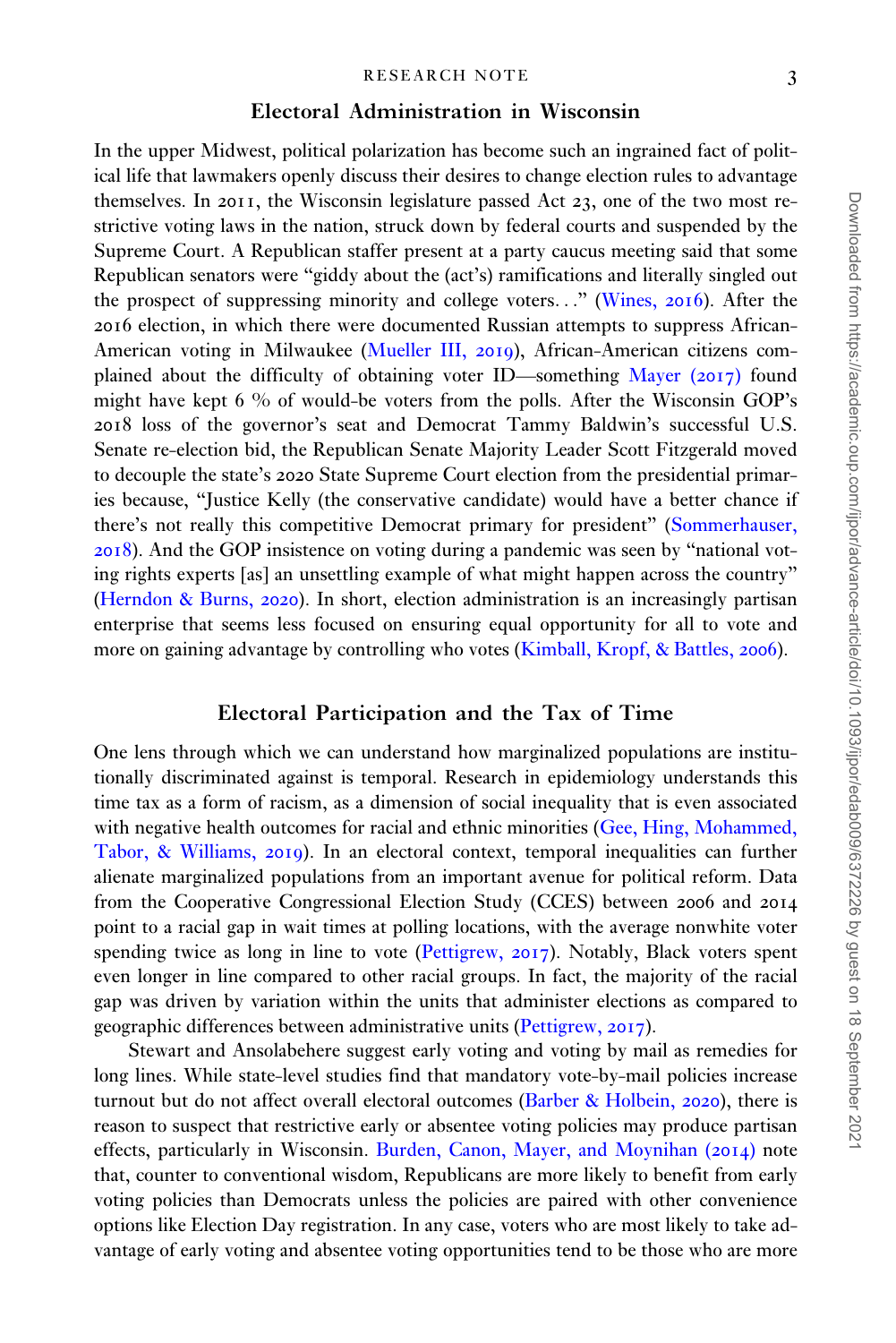partisan and ideologically extreme ([Gronke, Galanes-Rosenbaum, Miller, & Toffey,](#page-8-0) [2008](#page-8-0)).

Others argue that partisanship is less important than political interest generally. Reforms aimed at making voter registration and voting easier have increased registration and turnout, but only for those that were already the most likely to register and vote anyway ([Berinsky,](#page-7-0) 2005). Interest in politics has also been shown to be a key to understanding who seeks to meet requirements such as having the proper voter ID ([Mycoff,](#page-8-0) [Wagner, & Wilson,](#page-8-0) 2009). Beyond the ways that political interest motivates some citizens, partisan electoral administration and voter ID reform have had important consequences in recent elections. [Mayer's \(](#page-8-0)2017) study of the effects of voter ID laws in Wisconsin estimated that the law implemented between the 2012 and 2016 elections reduced turnout 0.9–1.8%, with the ID requirement burden falling disproportionately on low income and minority populations. Accordingly, we expect being Black or Hispanic  $(HI)$ , having a lower income  $(H_2)$ , and living outside of an urban center  $(H_3)$  to be associated with longer commutes to the polls and longer lines to wait in at the polls. Further, we expect voters who live in more rural locations  $(H_4)$  and those with higher general interest in politics  $(H<sub>5</sub>)$  will be more likely to engage in early or absentee voting. Lastly, given state-based findings on the partisan effects of electoral administration policies we explore one research question inquiring whether party identification is associated with a greater likelihood to take advantage of early and absentee options for casting their ballot in Wisconsin  $(RQ_I)$ .

#### Data and Methods

In October of 2018, we launched a web-based, two-wave panel survey of registered voters in Wisconsin, Ohio, Michigan, and Pennsylvania. In wave one, we sampled 2,000 Wisconsinites. In wave two, launched in February of 2019, we were able to successfully recontact 1,016 in WI. The nested quota samples (by age, gender, race and each state's Designated Market Areas) were drawn by LHK Partners, a national survey firm. We use data from both waves, but our analyses are correlational, as we use respondents' descriptions of their voting experiences from wave 2 as dependent variables and demographic information from wave 1 as independent variables.

Our dependent variables were *Estimated Commute to Polls* and *Estimated Time in* Voting Line (both measured in total minutes), and  $\frac{Early/Absolute}{V}$  (1 = voted early, by mail, or absentee,  $o =$  otherwise). Our dichotomously measured independent variables were Black, Hispanic, and Female. Respondent location was measured by aggregating selfreported zip codes into their respective primary Rural-Urban Commuting Area (RUCA) codes derived from census tracts based on population density, urbanization, and daily commuting [\(Nemerever](#page-8-0) & [Rogers,](#page-8-0) 2019) into a four-level categorical measure indicating whether repondents live in an urban center, a suburban area, a micropolitan area, or a small town/rural environment in Wisconsin. Age was measured continuously. Income was measured in seven categories,  $I =$  less than \$25,000 to  $7 =$  over \$200,000. *Education* was measured in five categories,  $I = high$  school or less to  $5 = post-gradient$ . Political Interest was measured along a four-point scale estimating how often people follow politics,  $I = \hat{h}$  hardly at all to  $4 =$  most of the time. Party ID was measured using a 7-point scale ranging from  $1 =$  Strong Democrat to  $7 =$  Strong Republican, and was subsequently collapsed into a three-level categorical variable indicating whether a respondent was a Democrat or a Republican (including leaners), with Independents as the reference category.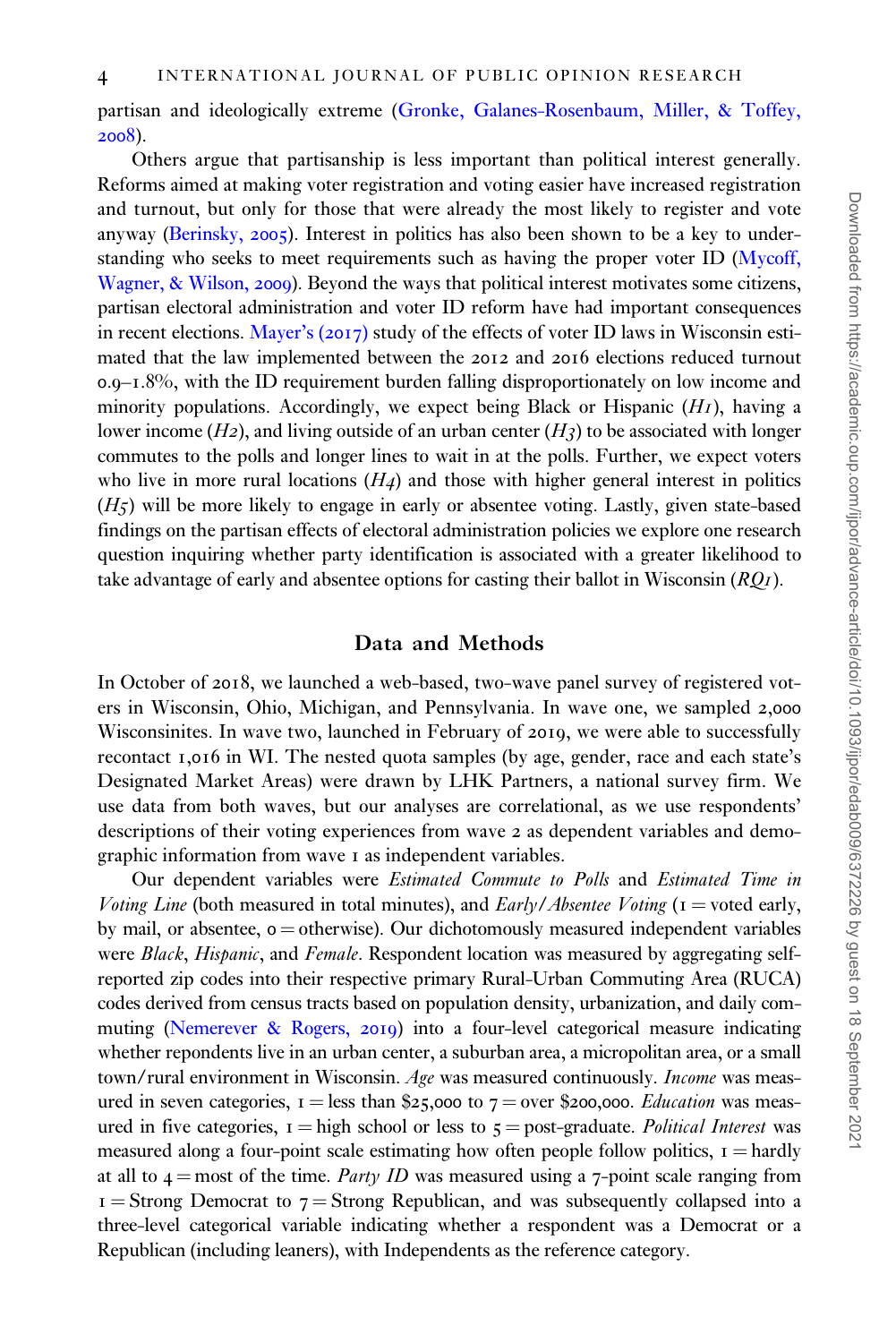|                                   | Commute (min)<br><b>OLS</b> | Line $(min)$<br><b>OLS</b> | Early/Absentee Voter<br>Logistic |
|-----------------------------------|-----------------------------|----------------------------|----------------------------------|
| Age                               | $(10.)$ 100.0               | $-0.08***$ (0.02)          | $0.26^{**}$ (0.09)               |
| <b>Black</b>                      | $2.63$ (1.04)               | 0.57(2.04)                 | 0.30(0.69)                       |
| Hispanic                          | $-0.37(1.07)$               | $6.56^{**}$ (2.09)         | $-0.94$ (1.06)                   |
| Income                            | $-0.30$ (0.09)              | $-0.45$ (0.18)             | 0.13(0.09)                       |
| Gender                            | $-0.29(0.27)$               | $-0.63$ (0.53)             | 0.01(0.17)                       |
| Education                         | 0.01 (0.10)                 | $-0.20(0.20)$              | $0.18^*$ (0.09)                  |
| Micropolitan                      | $-$ 00.19 $(0.40)$          | $-0.89(0.79)$              | $-0.29$ (0.28)                   |
| Small town/rural                  | $-0.34(0.42)$               | 1.42(0.82)                 | 0.22(0.25)                       |
| Suburbs                           | 0.34(0.51)                  | 0.94(0.99)                 | 0.07(0.32)                       |
| Democrat                          | 0.60(0.44)                  | $1.78^{\circ}$ (0.87)      | 0.14(0.29)                       |
| Republican                        | 0.26(0.44)                  | $1.66$ (0.87)              | $-0.14(0.29)$                    |
| Polling commute time              |                             |                            | 0.07(0.08)                       |
| Political interest                | 0.29(0.16)                  | $-0.23(0.30)$              | $-0.09(0.10)$                    |
| Constant                          | $6.26\qquad(0.88)$          | 12.37 (1.72)               | $-1.31$ (0.28)                   |
| <b>Observations</b>               | 956                         | 956                        | 888                              |
| $R^2$                             | 0.03                        | 0.05                       |                                  |
| Adjusted $R^2$                    | 0.02                        | 0.04                       |                                  |
| Log likelihood                    |                             |                            | $-461.52$                        |
| Akaike inf. crit.                 |                             |                            | 951.04                           |
| Residual std. error (df = $943$ ) | 3.95                        | 7.72                       |                                  |
| F statistic (df = 12; 943)        | 2.45                        | 3.80                       |                                  |

<span id="page-4-0"></span>Table 1. Estimated Predictors of Polling Line and Commute Times in Wisconsin

Note. Coefficient estimates with standard errors in parentheses. \*p,  $\psi$ ,  $\psi$ ,  $\psi$  < .001.

#### Results

Table 1 reports the results of three regression models exploring the correlates of poll commute times, voting line wait times, and use of policy innovations designed to improve voter turnout<sup>1</sup> in the 2018 Wisconsin midterm election testing our four hypotheses. H1 predicted that race and ethnicity would be positively correlated with both polling commutes and wait times and H2 predicted that those with higher incomes would take less time to commute to polling locations and be less likely to wait longer in line to vote. The first two columns of Table  $\bar{I}$  show results from ordinary least squares (OLS) regression models, providing support for  $H_2$  (income), partial support for  $H_1$ (race/ethnicity), and no support for  $H_3$  (geography). More specifically, while those with higher incomes took less time to commute to their polling location ( $\beta = -3$ ,  $p <$ .01) and spent less time in line to vote ( $\beta = -0.45$ ,  $p < .05$ ), we found no support for the geographic hypothesis that living in a increased voters' temporal burden at the polls. We found that Black voters were more likely to take more time commuting to their polling location ( $\beta = 2.63$ ,  $p < .05$ ) but were not likely to spend more time in waiting in line. Conversely, Hispanic voters were not likely to spend more time commuting to the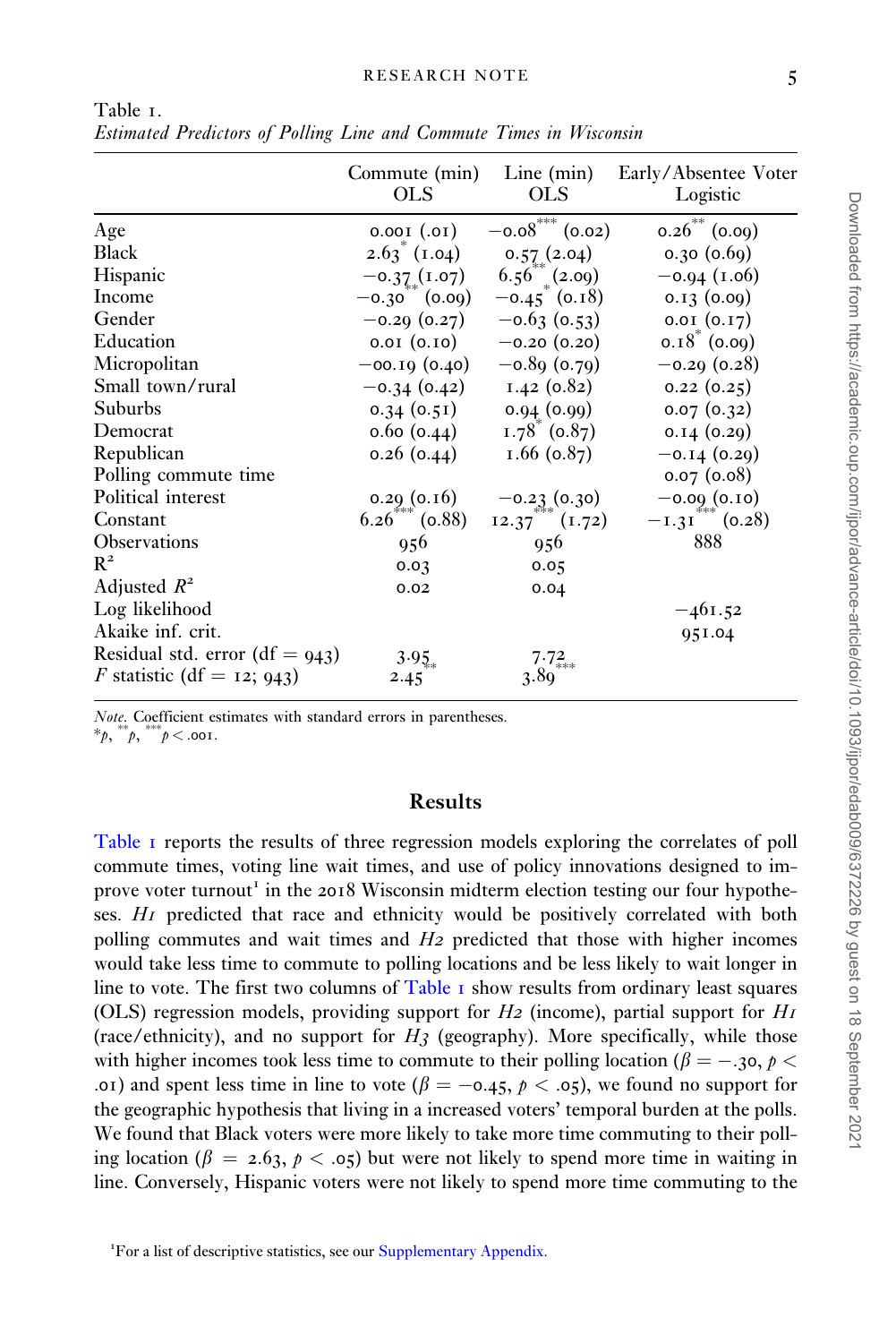Figure 1.

Predicted polling commute times for Black voters and wait times for Hispanic voters in 2018 Wisconsin midterm election. Estimated marginal means from OLS regression models with 95% confidence intervals from a representative two-wave panel survey of Wisconsin adults  $(n = I, 016)$  conducted by LHK Partners.



polls, but were much more likely to spend more time waiting in line to vote ( $\beta = 6.56$ ,  $p < .01$ ).

Figure 1 visualizes the estimated marginal means from the first two models predicting the direct effect of race/ethnicity on the number of minutes an individual would expect to spend commuting to their polling location and waiting in line to vote. Hispanic voters were predicted to spend roughly just over 11 min in line to vote, spending more than twice as long as non-Hispanic voters. Black voters were predicted to spend slightly over 9 min commuting to the polls, compared to closer to 6.5 min for non-Black voters.

The final column in [Table](#page-4-0)  $\bar{I}$  shows the results of a logistic regression predicting the likelihood of voters engaging in early voting or absentee voting. This model included estimated commute times to voters' polling locations as an independent variable because of the logical possibility one may be choosing this voting option as a result of how cumbersome their commute to their polling location might be. Here, we predicted that those who lived in more rural areas  $(H_4)$  and expressed a greater general interest in politics  $(H<sub>5</sub>)$  would be more likely to take advantage of voting options. However, the results show support for neither  $H_4$  nor  $H_5$ , instead showing that older and more educated voters took advantage of these voting options. In addition, we found no support for claims that party identification had any statistical influence on the groups of voters who voted early or submitted an absentee ballot.

RQ1 asked whether or not there were differences in absentee or early voting based on party identification. While party identification did not predict absentee or early voting, we found statistically significant differences in time spent in line for Democrats compared to Independents ( $\beta = 1.78$ ,  $p = .041$ ), but not Republicans ( $\beta = 1.66$ ,  $p =$ .055). While the beta coefficients and standard errors are nearly equivalent and the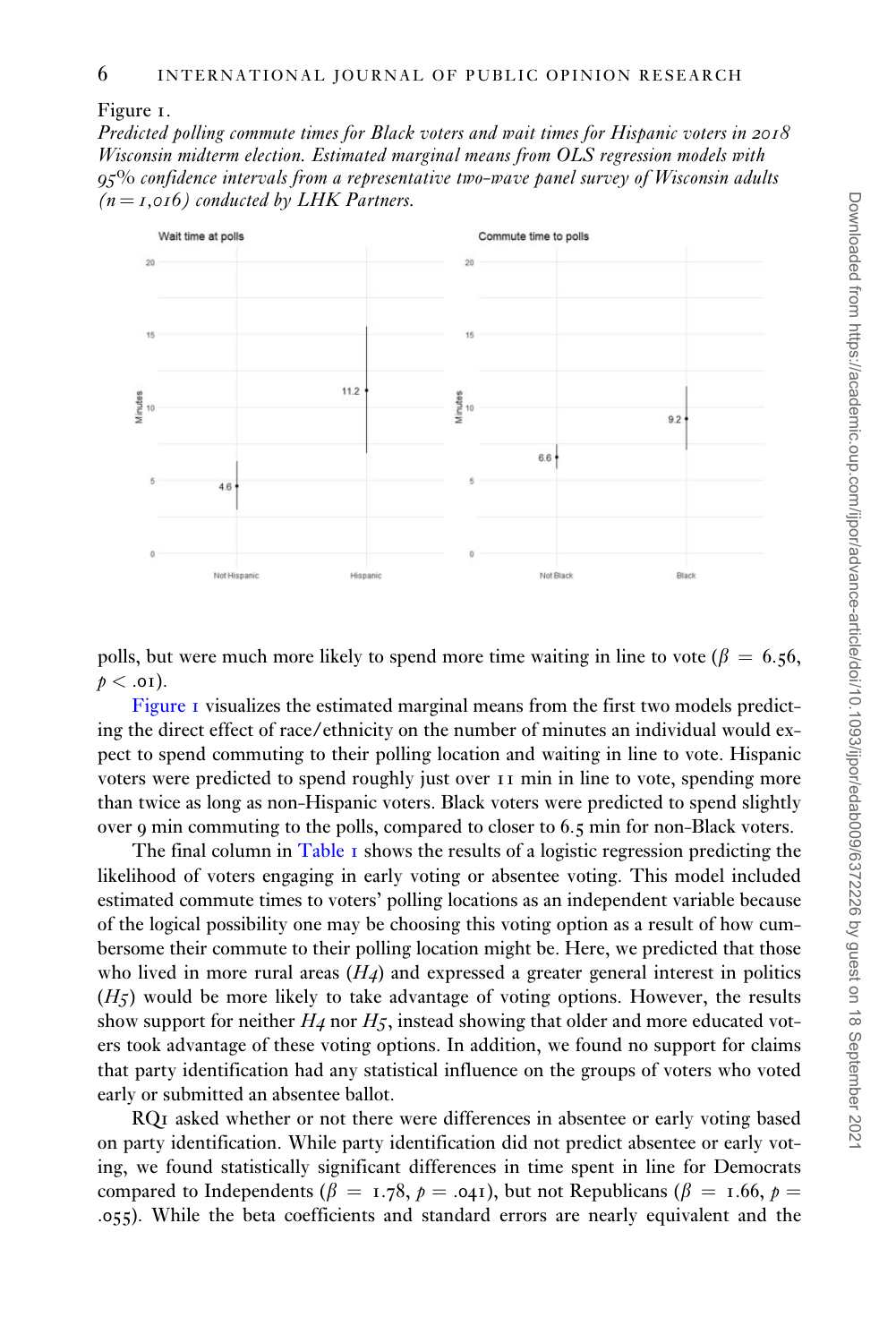direction of the relationship is the same (positive), only the differences between Democrat and Independent wait times at the polls reached conventional statistical significance.

#### Discussion

A central precept of democracy is the concept of one person, one vote. This study adds further evidence to the large body of work demonstrating racial inequalities at the polls that question the reality of this fundamental democratic axiom. This research provides further concerning evidence that such measures are not yet being implemented in a manner which benefits marginalized voters. Using evidence from the 2018 Wisconsin midterm election, we find that Black and Hispanic voters faced greater temporal burdens compared to other voters in the state, but in different ways. Hispanic voters, perhaps facing under-resourced polling locations in their neighborhoods and disproportionate scrutiny regarding their citizenship status, tended to spend far more time in line compared to their white counterparts. Black voters, on the other hand, did not tend to spend more or less time in line, but took more time to commute to their polling location.

At the time, the 2018 Wisconsin midterm election had record high turnout across the state. While this general pattern of increased turnout held up in Black and Hispanic wards in urban centers in like Milwaukee, turnout gains were less pronounced compared to turnout increases among white voters ([Newkirk,](#page-8-0) 2018). While historic evidence in Wisconsin suggests that increasingly restrictive voter ID policies are adding to the burden minority populations face at the polls, our findings also suggest that other complicating factors may be exacerbating these effects.

For Hispanic voters who face longer wait times once at the polls a fundamental, compounding factor is a lack of language assistance at polling locations, a point emphasized in reports from non-partisan election observers in the state. Not only did some observed polling sites in Oshkosh and Milwaukee lack Spanish translators, the Wisconsin Election Commission started Election Day short-staffed amid an unexpected number of calls from Spanish speakers seeking assistance [\(League of Women Voters of](#page-8-0) [Wisconsin,](#page-8-0) 2019). The Voting Right Act requires language assistance when the voting age population of a language group meets certain criteria, but only Milwaukee, Madison, and La Crosse are subject to them in Wisconsin. It wasn't until early 2019 that Dane county, which includes the capital city and is the second-most populous county in the state, first offered electronic Spanish ballot options for voters countywide [\(Becker,](#page-7-0) 2019).

For Black voters, it could be the case that, like other states like Alabama and Mississippi, that areas with larger concentrations of Black folks have fewer polling places. However, it is important to note that our measure does not necessarily make assumptions about respondents' physical distance from their polling locations. Black voters in Milwaukee, for example, may not live particularly far from their polling location, but are more likely to lack efficient transportation. Consistent with previous research calling on researchers to take the concept of time more seriously when examining racialized inequalities [\(Gee, Hing, Mohammed, Tabor,](#page-8-0) & [Williams,](#page-8-0) 2019), our findings provide additional evidence in an electoral context.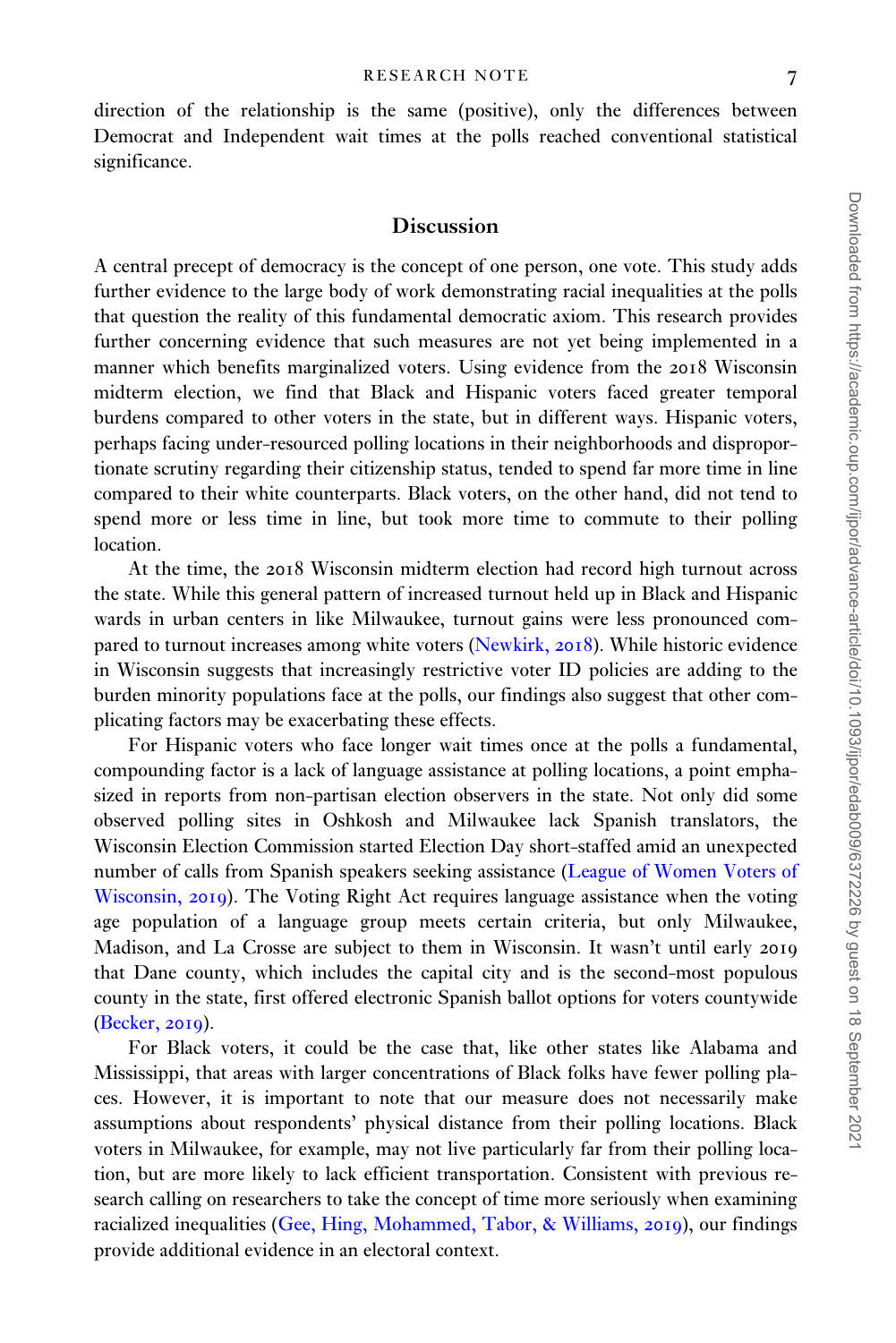<span id="page-7-0"></span>Our surprising, yet fragile, finding that Democrats were more likely to report waiting longer in line compared to Independents suggests further research into these effects. Theoretically these findings support the notion that Republican electoral changes in Wisconsin are having partisan effects at the polls, but our nearly parallel, though statistically insignificant, findings for Republicans suggests future research explore whether Independents systematically spend, or recall spending, less time at polls compared to partisans.

This study adds to previous work showing a relationship between distance to polls and partisan disadvantage (Brady & McNulty,  $2011$ ) and adds to growing evidence that partisan disadvantage is largely explained by racial differences [\(Pettigrew,](#page-9-0) 2017). This research does provides evidence that certain barriers persist and unduly impact on Black and Hispanic voters in Wisconsin even in an election cycle where enthusiasm and voter turnout are higher. After all, the democratic precept is one person, one vote, not one person who speaks English, with the right ID, good transportation, and white skin, one vote.

#### Supplementary Data

[Supplementary Data](https://academic.oup.com/ijpor/article-lookup/doi/10.1093/ijpor/edab009#supplementary-data) are available at *IIPOR* online.

#### Funding

Support for this research was provided by the University of Wisconsin— Madison, Office of the Vice Chancellor for Research and Graduate Education with funding from the Wisconsin Alumni Research Foundation. Further support for this research comes from the John S. and James L. Knight Foundation.

#### Conflict of Interest

The authors have no conflicts of interest for this article.

#### References

- Barber, M., & Holbein, J. B. (2020). The participatory and partisan impacts of mandatory vote-by-mail. Science Advances, 6(35), eabc7685.
- Becker, A. (2019, February 18). Dane County introducing Spanish language ballots for Tuesday's primary. The Cap Times. [https://madison.com/news/local/govt-and-pol](https://madison.com/news/local/govt-and-politics/dane-county-introducing-spanish-language-ballots-for-tuesdays-primary/article_59f9871a-15d0-5a2b-9070-bfe9cc4be789.html) [itics/dane-county-introducing-spanish-language-ballots-for-tuesdays-primary/art](https://madison.com/news/local/govt-and-politics/dane-county-introducing-spanish-language-ballots-for-tuesdays-primary/article_59f9871a-15d0-5a2b-9070-bfe9cc4be789.html) icle\_59f9871a-15d0-5a2b-9070-bfe9cc4be789[.html](https://madison.com/news/local/govt-and-politics/dane-county-introducing-spanish-language-ballots-for-tuesdays-primary/article_59f9871a-15d0-5a2b-9070-bfe9cc4be789.html)
- Berinsky, A. J. (2005). The perverse consequences of electoral reform in the United States. American Politics Research, 33(4), 471–491.
- Brady, H. E., & McNulty, J. E. (2011). Turning out to vote: The costs of finding and getting to the polling place. The American Political Science Review,  $105(1)$ ,  $115-134$ .
- Burden, B. C., Canon, D. T., Mayer, K. R., & Moynihan, D. P. (2014). Election laws, mobilization, and turnout: The unanticipated consequences of election reform, American Journal of Political Science, 58(1), 95-109.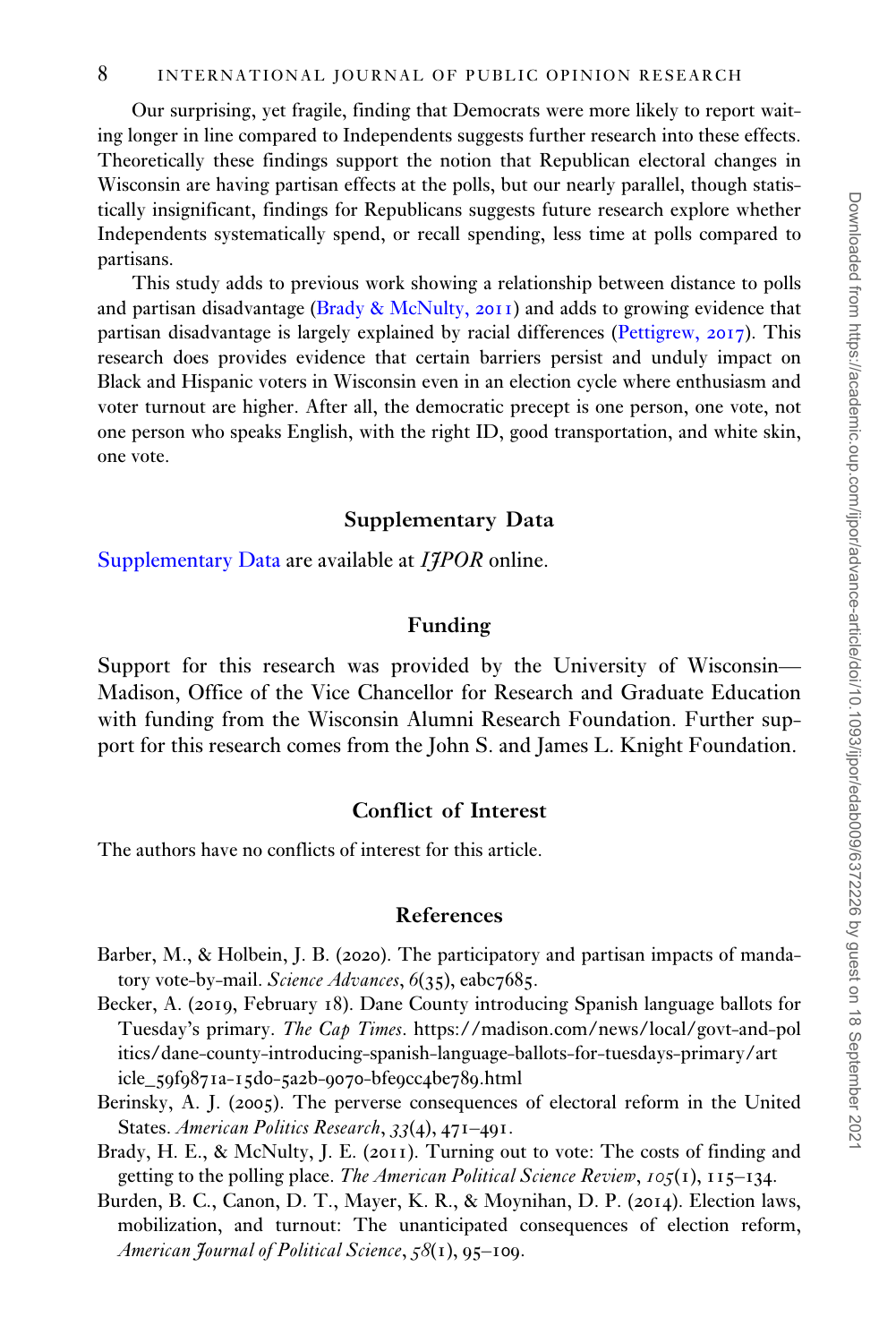- <span id="page-8-0"></span>Dyck, J., & Gimpel, J. G. (2005). Distance, turnout, and the convenience of voting. Social Science Quarterly, 86(3), 531–548.
- Friedland, L. (2020). Wisconsin: Laboratory of oligarchy. In C. A. Goldberg (Ed.), Renewing the Wisconsin idea (pp. 225–254). University of Wisconsin Press.
- Gee, G. C., Hing, A., Mohammed, S., Tabor, D. C., & Williams, D. R. (2019). Racism and the life course: Taking time seriously. American Journal of Public Health,  $100(SI)$ , S43–S47.
- Gimpel, J. G., & Schuknecht, J. E. (2003). Political participation and the accessibility of the ballot box. Political Geography,  $22(5)$ ,  $471-488$ .
- Gronke, P., Galanes-Rosenbaum, E., Miller, P. A., & Toffey, D. (2008). Convenience voting. Annual Review of Political Science, 11(1), 437–455.
- Herndon, A. W., & Burns, A. (2020). Voting in Wisconsin during a pandemic: Lines, masks and plenty of fear. The New York Times. [https://www.nytimes.com/](https://www.nytimes.com/2020/04/07/us/politics/wisconsin-election-coronavirus.html)2020/04/ 07[/us/politics/wisconsin-election-coronavirus.html Date accessed May](https://www.nytimes.com/2020/04/07/us/politics/wisconsin-election-coronavirus.html) 1, 2020.
- Highton, B. (2006). Long lines, voting machine availability, and turnout: The case of Franklin County, Ohio in the 2004 presidential election. PS: Political Science and Politics,  $39(1)$ , 65–68.
- Huefner, S. F. (2011). From registration to recounts revisited: Developments in the election ecosystems of five midwestern states. Columbus, OH: Ohio State University Michael E. Moritz College of Law.
- Kimball, D. C., Kropf M. & Battles, L. (2006). Helping America vote? Election administration, partisanship and provisional voting in the 2004 election. *Election Law*  $Journal, 5(4), 447-461.$
- League of Women Voters of Wisconsin. (2019). 2018 midterm election report. [https://](https://drive.google.com/file/d/1jMNNrkeG982rZ5VWE8cpZG0fjInfzFnc/view) drive.google.com/file/d/1jMNNrkeG982rZ5VWE8cpZG0[fjInfzFnc/view Date accessed](https://drive.google.com/file/d/1jMNNrkeG982rZ5VWE8cpZG0fjInfzFnc/view) May 1, [2020](https://drive.google.com/file/d/1jMNNrkeG982rZ5VWE8cpZG0fjInfzFnc/view).
- Lyman, R. (2014). Pennsylvania voter ID law struck down as judge cites burden on citizens. The New York Times, January 17, 2014 sec. U.S.
- Mayer, K. R. (2017). Voter ID study shows turnout effects in 2016 Wisconsin presidential election. Elections Research Center at the University of Wisconsin–Madison, [https://elections.wisc.edu/news/voter-id-study Date accessed May](https://elections.wisc.edu/news/voter-id-study) 1, 2020.
- Mejia, E., & Skelly, G. (2020, December 8). How the 2020 election changed the electoral map, 538. [https://projects.fivethirtyeight.com/](https://projects.fivethirtyeight.com/2020-swing-states/)2020-swing-states/ Date accessed May 1, [2020](https://projects.fivethirtyeight.com/2020-swing-states/).
- Mueller III, R. S. (2019). Report on the investigation into Russian interference in the 2016 presidential election. The United States Department of Justice. [https://www.](https://www.justice.gov/storage/report.pdf) [justice.gov/storage/report.pdf Date accessed May](https://www.justice.gov/storage/report.pdf) 1, 2020.
- Mycoff, J., Wagner, M. W. & Wilson, D. C. (2009). The empirical effect of voter ID laws on turnout: present or absent? Political Science and Politics,  $42(1)$ ,  $121-126$ .
- Nemerever, Z., & Rogers, M. (2019). Measurement of rural populations in politcal science (Unpublished manuscript). https://static1[.squarespace.com/static/](https://static1.squarespace.com/static/5d3e05f63e493d0001bd883e/t/5d791c3de5af634b03ff289d/1568218174900/Nemerever&hx002B;Rogers&hx002B;SoCal&hx002B;PolMeth.pdf) 5d3e05f63e493d0001bd883e/t/5d791c3de5af634b03ff289d/[1568218174900](https://static1.squarespace.com/static/5d3e05f63e493d0001bd883e/t/5d791c3de5af634b03ff289d/1568218174900/Nemerever&hx002B;Rogers&hx002B;SoCal&hx002B;PolMeth.pdf)/ [Nemerever](https://static1.squarespace.com/static/5d3e05f63e493d0001bd883e/t/5d791c3de5af634b03ff289d/1568218174900/Nemerever&hx002B;Rogers&hx002B;SoCal&hx002B;PolMeth.pdf)+[Rogers](https://static1.squarespace.com/static/5d3e05f63e493d0001bd883e/t/5d791c3de5af634b03ff289d/1568218174900/Nemerever&hx002B;Rogers&hx002B;SoCal&hx002B;PolMeth.pdf)+[SoCal](https://static1.squarespace.com/static/5d3e05f63e493d0001bd883e/t/5d791c3de5af634b03ff289d/1568218174900/Nemerever&hx002B;Rogers&hx002B;SoCal&hx002B;PolMeth.pdf)+[PolMeth.pdf Date accessed May](https://static1.squarespace.com/static/5d3e05f63e493d0001bd883e/t/5d791c3de5af634b03ff289d/1568218174900/Nemerever&hx002B;Rogers&hx002B;SoCal&hx002B;PolMeth.pdf) 1, 2020
- Newkirk II, V. (2018, November 14). Did minority voters dethrone Scott Walker? The Atlantic. [https://www.theatlantic.com/politics/archive/](https://www.theatlantic.com/politics/archive/2018/11/black-and-latino-turnout-helped-defeat-scott-walker/575818/)2018/11/black-and-latino[turnout-helped-defeat-scott-walker/](https://www.theatlantic.com/politics/archive/2018/11/black-and-latino-turnout-helped-defeat-scott-walker/575818/)575818/ Date accessed May 1, 2020.